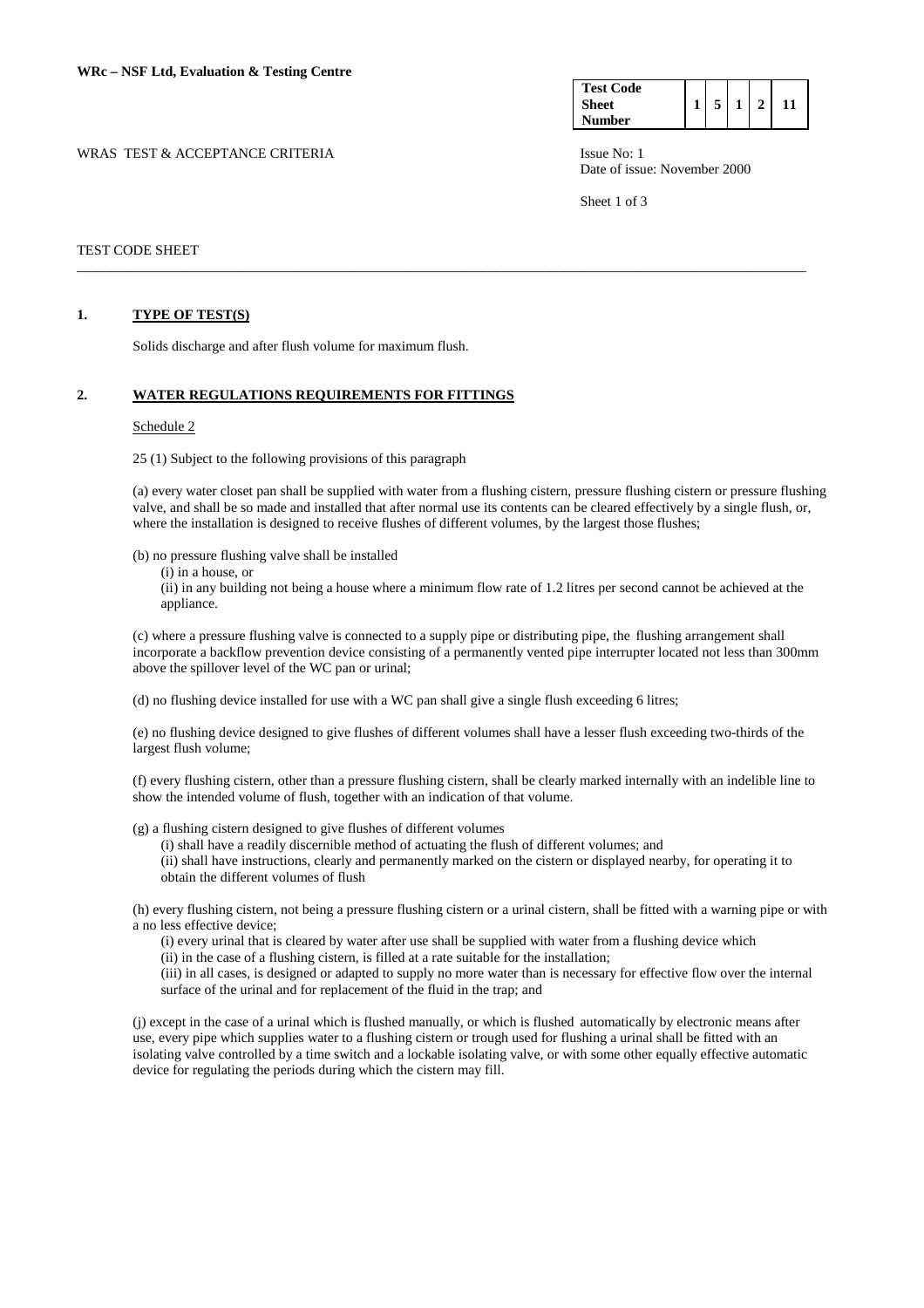| <b>Test Code</b> |  |  |    |
|------------------|--|--|----|
| <b>Sheet</b>     |  |  | 11 |
| Number           |  |  |    |

 Issue No: 1 Date of issue: November 2000

Sheet 2 of 3

(2) Every water closet, and every flushing device designed for use with a water closet, shall comply with a specification approved by the regulator for the purposes of this schedule.

\_\_\_\_\_\_\_\_\_\_\_\_\_\_\_\_\_\_\_\_\_\_\_\_\_\_\_\_\_\_\_\_\_\_\_\_\_\_\_\_\_\_\_\_\_\_\_\_\_\_\_\_\_\_\_\_\_\_\_\_\_\_\_\_\_\_\_\_\_\_\_\_\_\_\_\_\_\_\_\_\_\_\_\_\_\_\_\_\_\_\_\_\_\_\_\_\_\_\_\_\_\_\_\_

(3) The requirements of the sub-paragraphs (1) and (2) do not apply where faeces or urine are disposed of through an appliance that does not solely use fluid to remove the contents.

(4) The requirement in sub-paragraph (1) (i) shall be deemed to satisfied

(a) in the case of an automatically appeared flushing cistern servicing urinals which is filled with water at a rate not exceeding

(i) 10 litres per hour for a cistern serving a single urinal;

 (ii) 7.5 litres per hour per urinal bowl or stall, or as the case may be, for each 700mm width of urinal slab, for a cistern serving two or more urinals;

(b) in the case of a manually or automatically operated pressure flushing valve used for a flushing urinals which delivers not more than 1.5 litres per bowl or position each time the device is operated.

(5) Until 1 January 2001 paragraphs (1) (a) and (d) shall have effect as if they provided as follows

(a) every water closet pan shall be supplied with water from a flushing cistern or trough of the valveless type which incorporates siphonic apparatus;

(b) no flushing device installed for use with a WC pan shall give a single flush exceeding 7.5 litres.

(6) Notwithstanding sub-paragraph 1(d), a flushing cistern installed before 1st July 1999 may be replaced by a cistern which delivers a similar volume and which may be either single flush or dual flush; but a single flush cistern may not be so replaced by a double flush cistern.

(7) In this paragraph

'PRESSURE FLUSHING CISTERN' means a WC Flushing device that utilises the pressure of water within the cistern supply pipe to compress air and increase the pressure of water available for flushing a WC pan.

'PRESSURE FLUSHING VALVE' means a self closing valve supplied with water directly from a supply pipe or a distributing pipe which when activated will discharge a pre determined flush volume.'

TRAP' means a pipe fitting or part of a sanitary appliance, that retains liquid to prevent the passage of foul air; and

'WARNING PIPE' means an overflow pipe whose outlet is located in a position where the discharge of water can be readily seen.